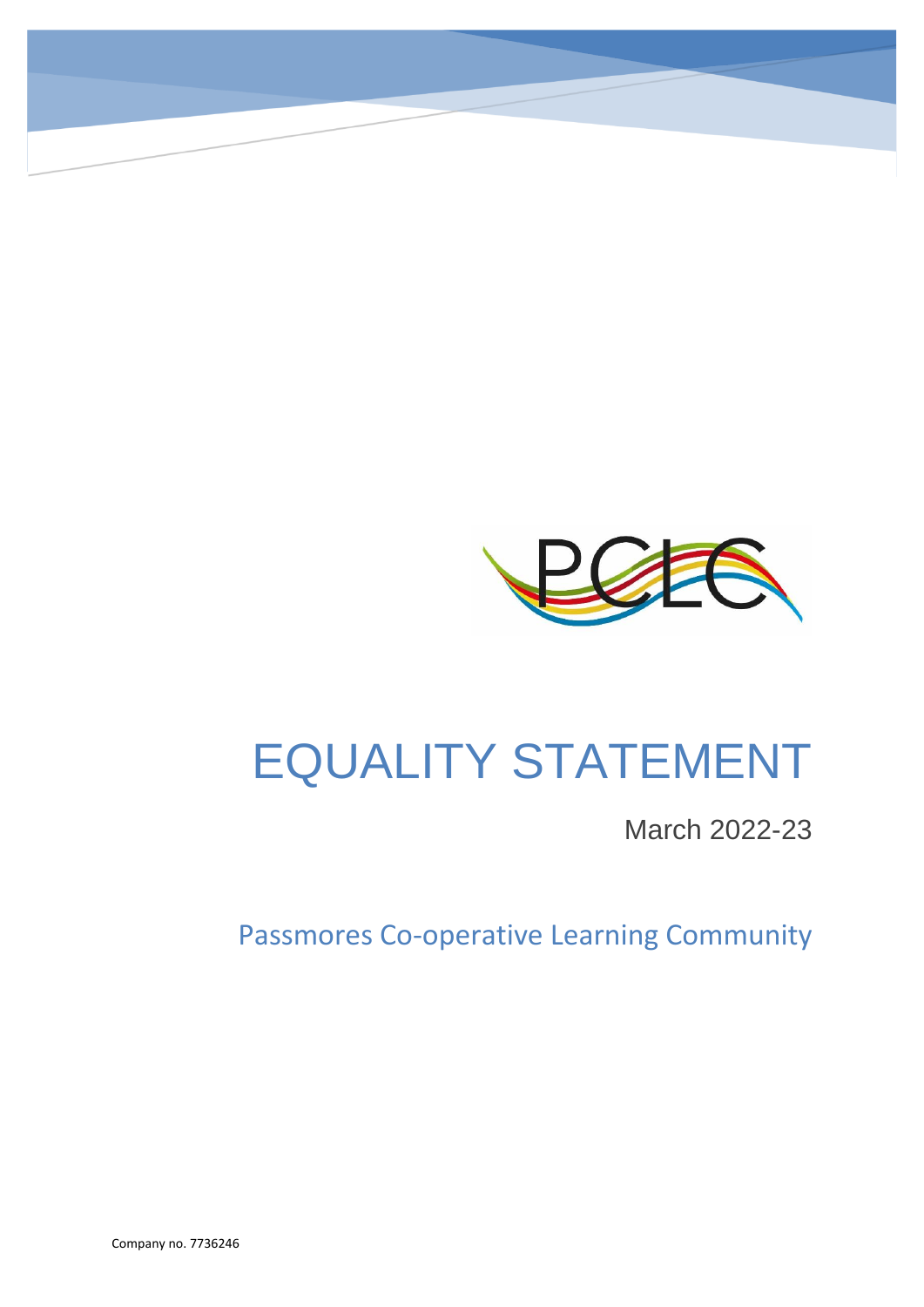# **Passmores Academy Statement on Equality**

## **Legal framework**

# **This policy has due regard to all relevant legislation and statutory guidance including, but not limited to, the following:**

- Human Rights Act 1998
- The Equality Act 2010
- UK General Data Protection Regulation (UK GDPR)
- Data Protection Act 2018
- DfE (2014) 'The Equality Act and schools'
- DfE (2018) 'Promoting the education of looked after children and previously looked after children'
- DfE (2018) 'Gender separation in mixed schools'
- DfE (2018) 'Equality Act 2010: advice for schools'
- DfE (2018) 'Mental health and wellbeing provision in schools'

We welcome our duties under the Equality Act 2010 to eliminate discrimination, advance equality of opportunity and foster good relations between people who share a protected characteristic and people who do not share it. Protected characteristics are as follows:

Age\* **Disability** Race, colour, nationality or ethnicity Sex Gender reassignment Maternity and pregnancy Religion and belief Sexual orientation Marriage and civil partnership\*

\* The protected characteristics of age and marriage and civil partnership apply to schools as employers, but not in relation to their provision for pupils.

The Equality Act 2010 makes it unlawful for the responsible body of a school to discriminate against, harass or victimise a pupil or potential pupil:

- In the way it provides education for pupils.
- In the way it provides pupils access to any benefit, facility or service.
- By excluding a pupil or subjecting them to any other detriment.
- In relation to admissions.

We welcome our duty under the Education and Inspections Act 2006 to promote community cohesion.

We recognise that these duties reflect international human rights standards as expressed in the UN Convention on the Rights of the Child, the UN Convention on the Rights of People with Disabilities, and the Human Rights Act 1998.

In fulfilling the legal obligations cited above, we are guided by eight principles: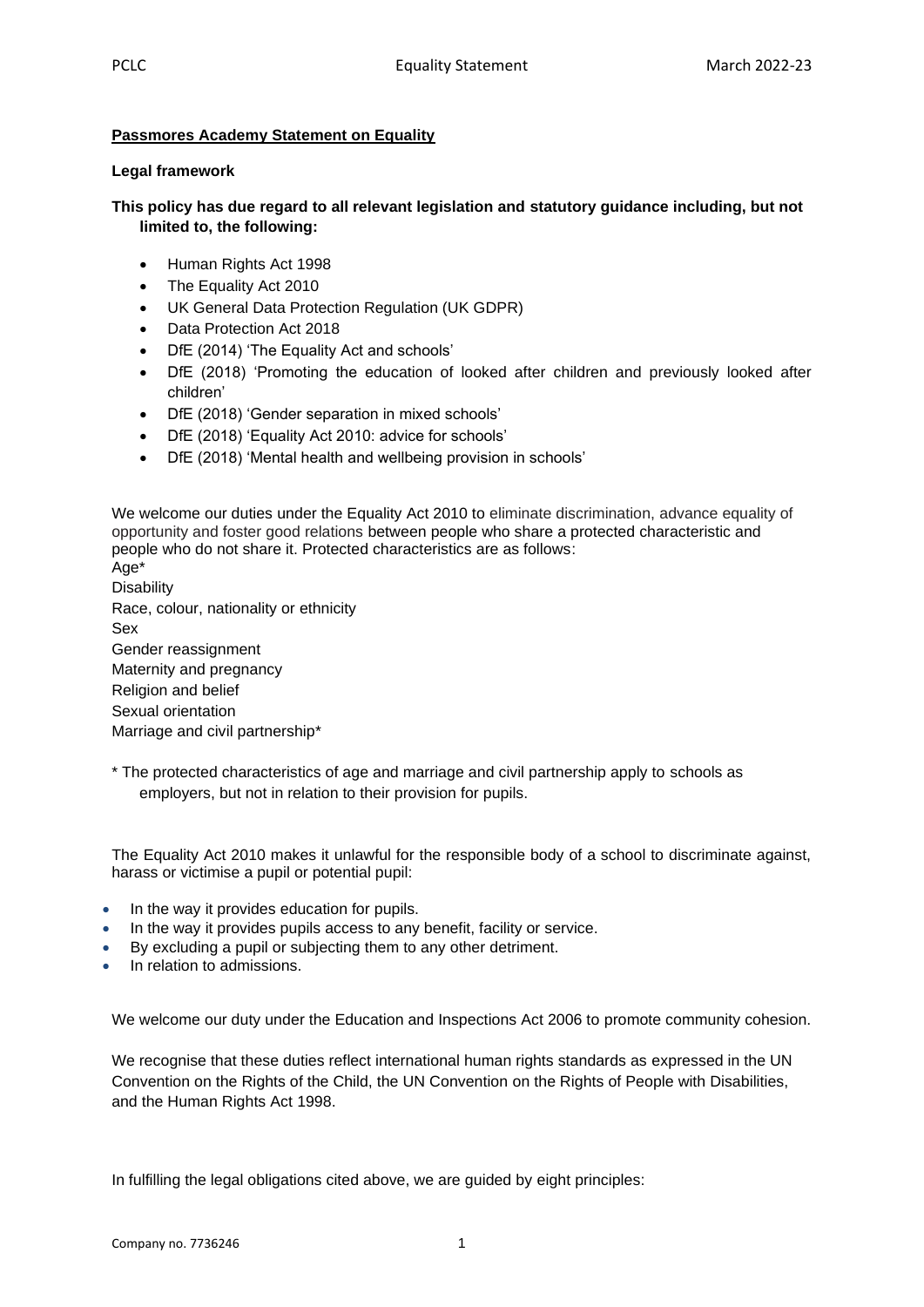# **Principle 1: All learners are of equal value.**

We see all learners and potential learners, and their parents and carers, as of equal value:

- whether or not they are disabled
- whatever their ethnicity, culture, national origin or national status
- whatever their gender and gender identity
- whatever their religious or non-religious affiliation or faith background
- whatever their sexual identity.

We maintain an ethos of unconditional positive regard and place the learner's needs at the centre of all decisions involving them.

## **Principle 2: We recognise and respect difference.**

Treating people equally (Principle 1 above) does not necessarily involve treating them all the same. Our policies, procedures and activities must not discriminate but must nevertheless take account of differences of life-experience, outlook and background, and in the kinds of barrier and disadvantage which people may face, in relation to:

- disability, so that reasonable adjustments are made
- ethnicity, so that different cultural backgrounds and experiences of prejudice are recognised
- gender, so that the different needs and experiences of adults and children of all genders are recognised
- religion, belief or faith background
- sexual identity.

## **Principle 3: We foster positive attitudes and relationships, and a shared sense of cohesion and belonging.**

We intend that our policies, procedures and activities should promote:

- positive attitudes towards disabled people, good relations between disabled and non-disabled people, and an absence of harassment of disabled people
- positive interaction, good relations and dialogue between groups and communities different from each other in terms of ethnicity, culture, religious affiliation, national origin or national status, and an absence of prejudice-related bullying and incidents
- mutual respect and good relations between adults and children of all genders and an absence of sexual and homophobic harassment.

## **Principle 4: We observe good equalities practice in staff recruitment, retention and development.**

We ensure that policies and procedures should benefit all employees and potential employees, for example in recruitment and promotion, and in continuing professional development:

- whatever their age
- whether or not they are disabled
- whatever their ethnicity, culture, religious affiliation, national origin or national status
- whatever their gender and sexual identity, and with full respect for legal rights relating to pregnancy and maternity.
- We will guarantee that no redundancy is the result of direct or indirect prejudice. All disciplinary procedures are non-prejudicial, whether they result in warnings, dismissal, or any other disciplinary action.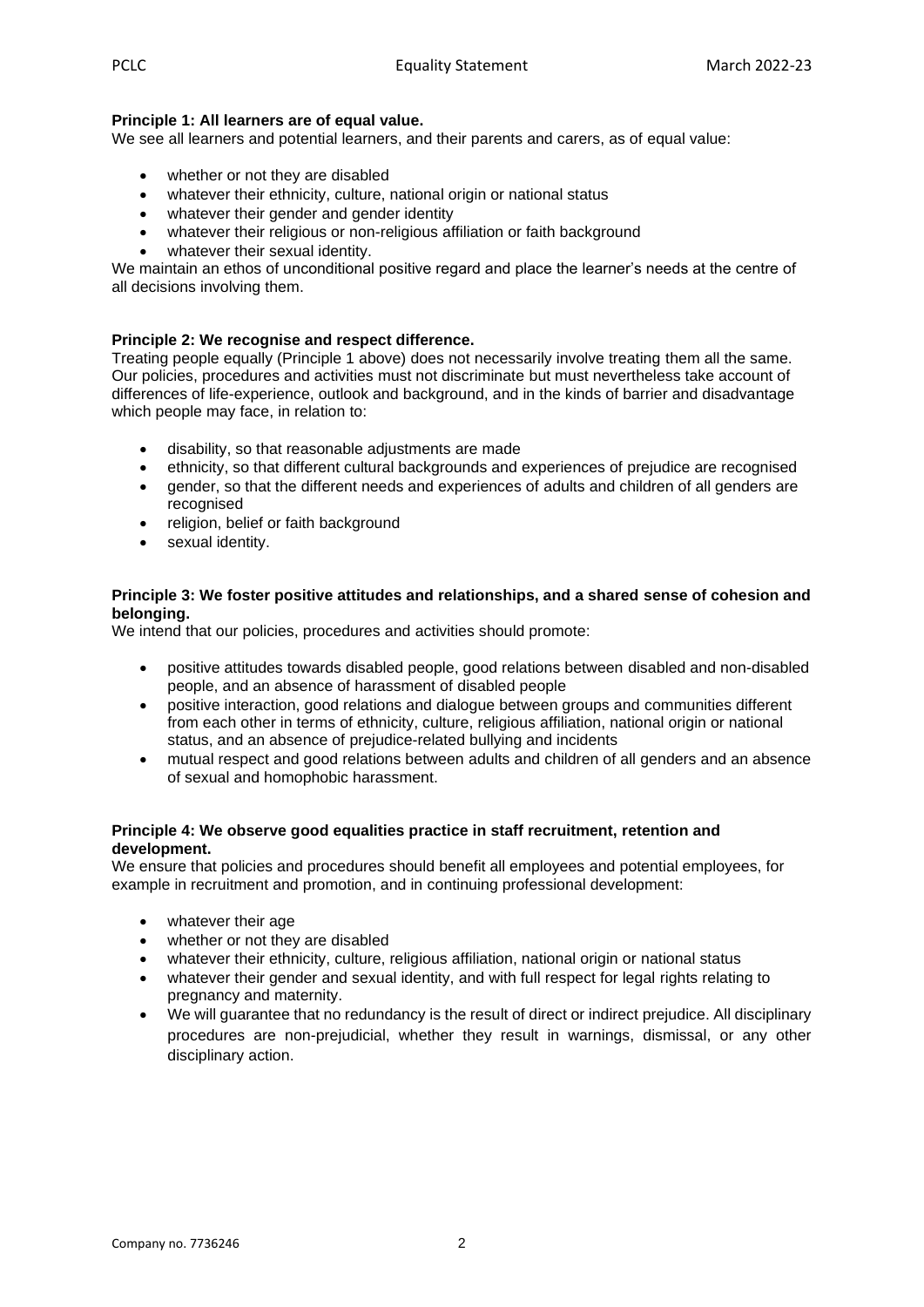**Principle 5: We aim to reduce and remove inequalities and barriers that already exist.** In addition to avoiding or minimising possible negative impacts of our policies, we take opportunities to maximise positive impacts by reducing and removing inequalities and barriers that may already exist between:

- disabled and non-disabled people
- people of different ethnic, cultural and religious backgrounds
- adults and children of all genders. Transgender people are explicitly covered by the PSED. For the purposes of this policy, the term 'transgender' refers to an individual whose gender expression or identity is different from that traditionally associated with the sex they were assigned at birth. The school will respect the confidentiality of those seeking gender reassignment and will provide a supportive environment within the community. We will ensure that no-one is singled out or treated less favourably in relation to gender reassignment, i.e. because they are trans or have trans parents, siblings or other family members. We recognise that gender reassignment does not necessarily involve physical change, and can be solely social and emotional. The same principles will apply to anyone who identifies as non-binary, although this is not identified as a Protected Characteristic.

## **Principle 6: We consult and involve widely.**

We engage with a range of groups and individuals to ensure that those who are affected by a policy or activity are consulted and involved in the design of new policies, and in the review of existing ones. We consult and involve across the breadth of our intake.

## **Principle 7: Society as a whole should benefit.**

We intend that our policies and activities should benefit society as a whole, both locally and nationally, by fostering greater social cohesion, and greater participation in public life of:

- disabled people as well as non-disabled
- people of a wide range of ethnic, cultural and religious backgrounds
- adults and children of all genders
- gay people as well as straight.

#### **Principle 8: We base our policies and practices on sound evidence, taken from best practice visits and recent and relevant research.**

We maintain quantitative and qualitative information which shows our compliance with the public sector equality duty (PSED) set out in clause 149 of the Equality Act 2010, and on the basis of which we decide on specific and measurable objectives.

Evidence relating to equalities is integrated into our self-evaluation documentation.

Our objectives take into account national and local priorities and issues, as appropriate. We keep our equality objectives under review and report regularly on progress towards achieving them.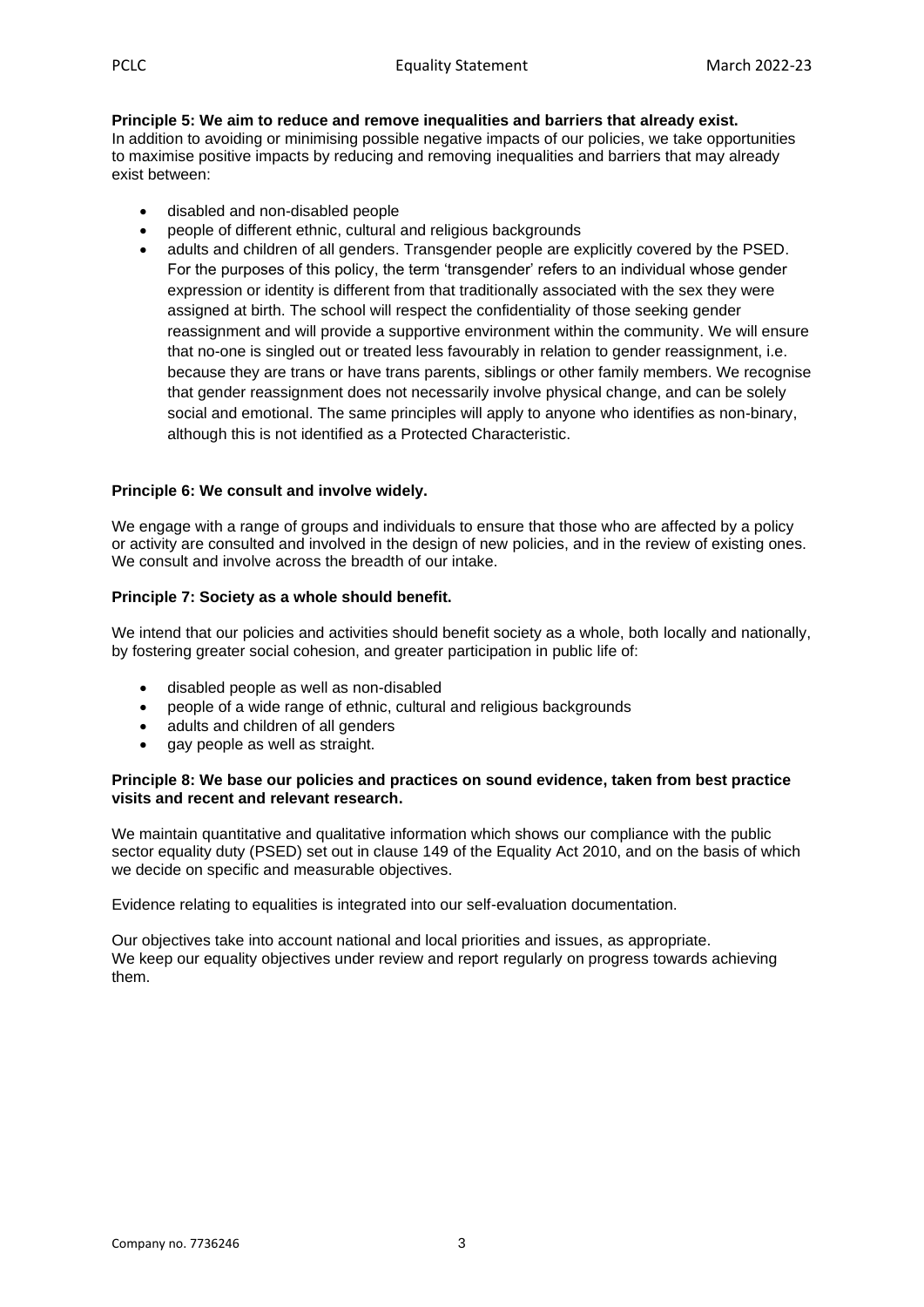# **PCLC Equality Objectives**

## **Equality objective 1:**

We will reduce or remove inequalities in attainment throughout the school, particularly inequalities related to the protected characteristics listed in the Equality Act. We will ensure that all children and young people, including children in care, meet their full academic potential by:

- ensuring access to the highest quality teaching and resources
- giving access to a positive and supportive school environment
- providing increased opportunities to receive a rounded educational experience including enrichment activities that are not limited by cost or accessibility.

# **Equality objective 2:**

We will help children to fulfil their full potential, by supporting families and focusing support on improving the lives of the most vulnerable children, including those with protected characteristics listed in the Equality Act and those who experience discrimination, bullying or exclusion. We will achieve this by using a range of approaches including (but not exclusively):

- regular contact with parents/carers, both formal and informal, to update them on the educational and social progress of their child
- working closely with external agencies to ensure that we give access to the fullest range of support available
- continuing to have high expectations for all young people and their families regardless of their background
- ensuring that we use the most relevant research and best practice guidance available.

# **Equality objective 3:**

We will promote cultural understanding between different ethnic groups within our school community. We will achieve this by using a range of approaches such as:

- Citizenship curriculum: Discussing the Equality Act 2010 and protected characteristics
- Thought for the Week: Celebrating cultural festivals such as Jewish New Year.
- Thought for the Week: Looking at the successes of different ethnic groups, for example, Black History Month.
- Holocaust education: Year 8 history unit (summer term).
- Staff CPD linked to tackling racism, prejudice and discrimination.
- I-future curriculum: Unit on refugees and asylum seekers (Year 9).
- History curriculum (Year 8): The contribution of Commonwealth soldiers to WW1 and WW2

# **The Curriculum**

We keep each curriculum subject or area under review in order to ensure that teaching and learning reflects the principles set out above.

## **Ethos and organisation**

We ensure the principles listed apply to the full range of our policies and practices, including those that are concerned with progress, attainment and achievement:

- pupils' personal development, welfare and well-being
- teaching styles and strategies
- admissions and attendance
- staff recruitment, retention and professional development
- care, guidance and support
- behaviour, discipline and exclusions
- working in partnership with parents, carers and guardians
- working with the wider community.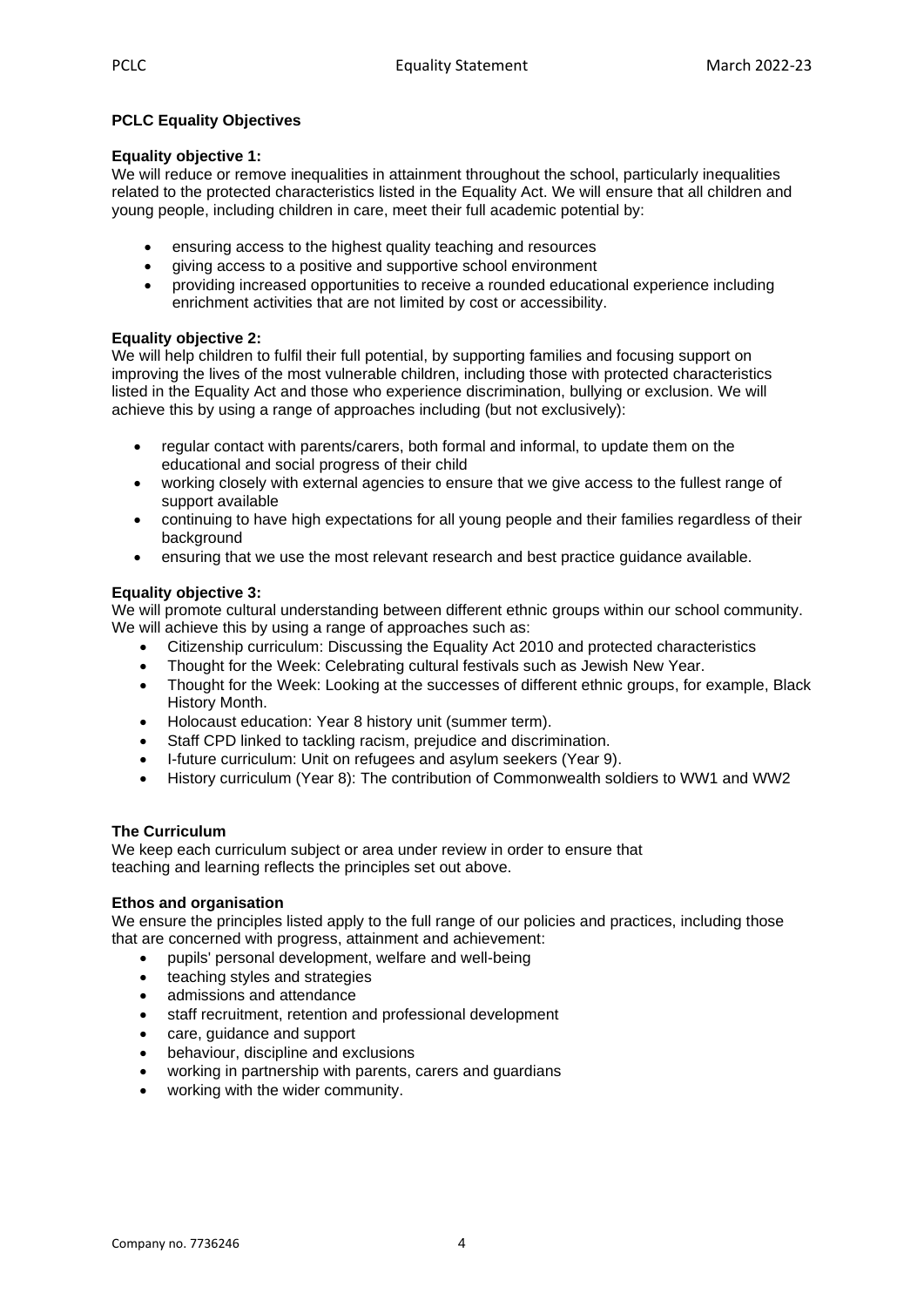# **Addressing prejudice and prejudice-related bullying**

We operate a relationship charter/behaviour policy, which enshrines equal rights and responsibility for all users of our building.

The school is opposed to all forms of prejudice which stand in the way of fulfilling the legal duties referred to in paragraphs 1–3:

- prejudices around disability and special educational needs
- prejudices around racism and xenophobia, including those that are directed towards religious groups and communities, for example antisemitism and Islamophobia, and those that are directed against Travellers, migrants, refugees and people seeking asylum
- prejudices reflecting sexism and homophobia.

There is guidance in the staff handbook on how prejudice-related incidents should be identified, assessed, recorded and dealt with. The PCLC schools' anti-bullying policies give clear guidance on the Trust's position on dealing with bullying incidents.

We keep a record of prejudice-related incidents and, if requested, under the guidance set out in the Freedom of Information Policy, provide a report to the local authority about the numbers, types and seriousness of prejudice-related incidents at our schools and how they are dealt with.

## **Roles and responsibilities**

The Trust Board is responsible for ensuring that the school complies with legislation, and that this policy and its related procedures and action plans are implemented.

The Principal/Headteacher is responsible for implementing the policy, for ensuring that all staff are aware of their responsibilities and also to take appropriate action in any cases of unlawful discrimination.

A senior member of staff has day-to-day responsibility for co-ordinating implementation of the policy.

All staff are expected to:

- promote an inclusive and collaborative ethos in their classroom
- act as a role model for equality, diversity and inclusion across the whole school community
- deal with any prejudice-related incidents that may occur
- plan and deliver curricula and lessons that reflect the eight principles set out in this policy
- support pupils in their class for whom English is an additional language
- keep up-to-date with equalities legislation relevant to their work.

Pupils will:

- Not discriminate or harass any other pupil or staff member.
- Actively encourage equality and diversity in the school by contributing their cultural experiences and values.
- Report any incidences of bullying or harassment, whether to themselves or to others, to the head of house or to another member of staff.
- Abide by all the school's equality and diversity policies, procedures and codes.

## **Information and resources**

We ensure that the content of this policy is known to all staff and trustees / local governors and, as appropriate, to all pupils and their parents and carers.

All staff and trustees / local governors have access to a selection of resources which discuss and explain concepts of equality, diversity and community cohesion in appropriate detail, such as the Accessibility Plan and Equality and Diversity in Employment Policy.

## **Religious observance**

We respect the religious beliefs and practice of all staff, pupils and parents, and comply with reasonable requests relating to religious observance and practice.